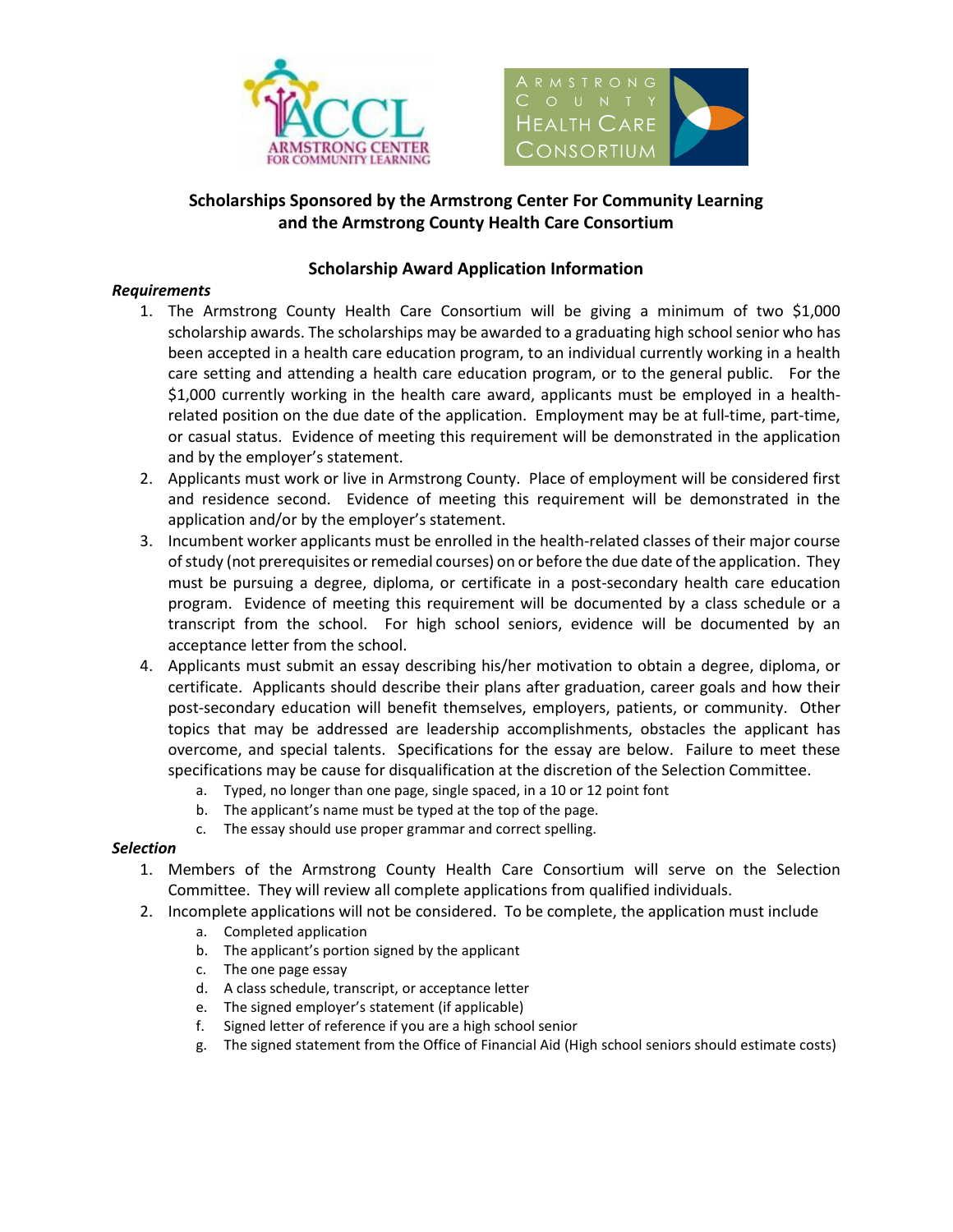- 3. The Selection Committee will evaluate each application based on the quality of the essay including career goals, achievement in school including grade point average, the recommendation of the employer, and financial need.
- 4. Only those selected to receive awards will be notified. Notification will be done by mail.
- 5. The decisions of the Armstrong County Health Care Consortium are final.
- 6. The responsibility for the taxability of the award remains with the recipient.

### *Submission*

- 1. The complete application must be received by 4:00 p.m. on the due date. It can be mailed or delivered by hand. Place the application in a 9" X 12" or larger envelope and do not fold any pages.
- 2. Late applications will not be considered.
- 3. The applicant is solely responsible for making certain that all required parts and forms have been submitted. The Selection Committee will not notify applicants of missing documents.
- 4. Inquiries may be addressed to the Paul Weifenbaugh, TCWIB Assistant Director at [pweifenbaugh@tricountywib.org](mailto:pweifenbaugh@tricountywib.org) .
- 5. Submit the application to Paul Weifenbaugh

Tri-County Workforce Investment Board, Inc. 112 Hollywood Drive, Suite 201 Butler, PA 16001

## **Due date: May 9, 2022 by 4:00 p.m.**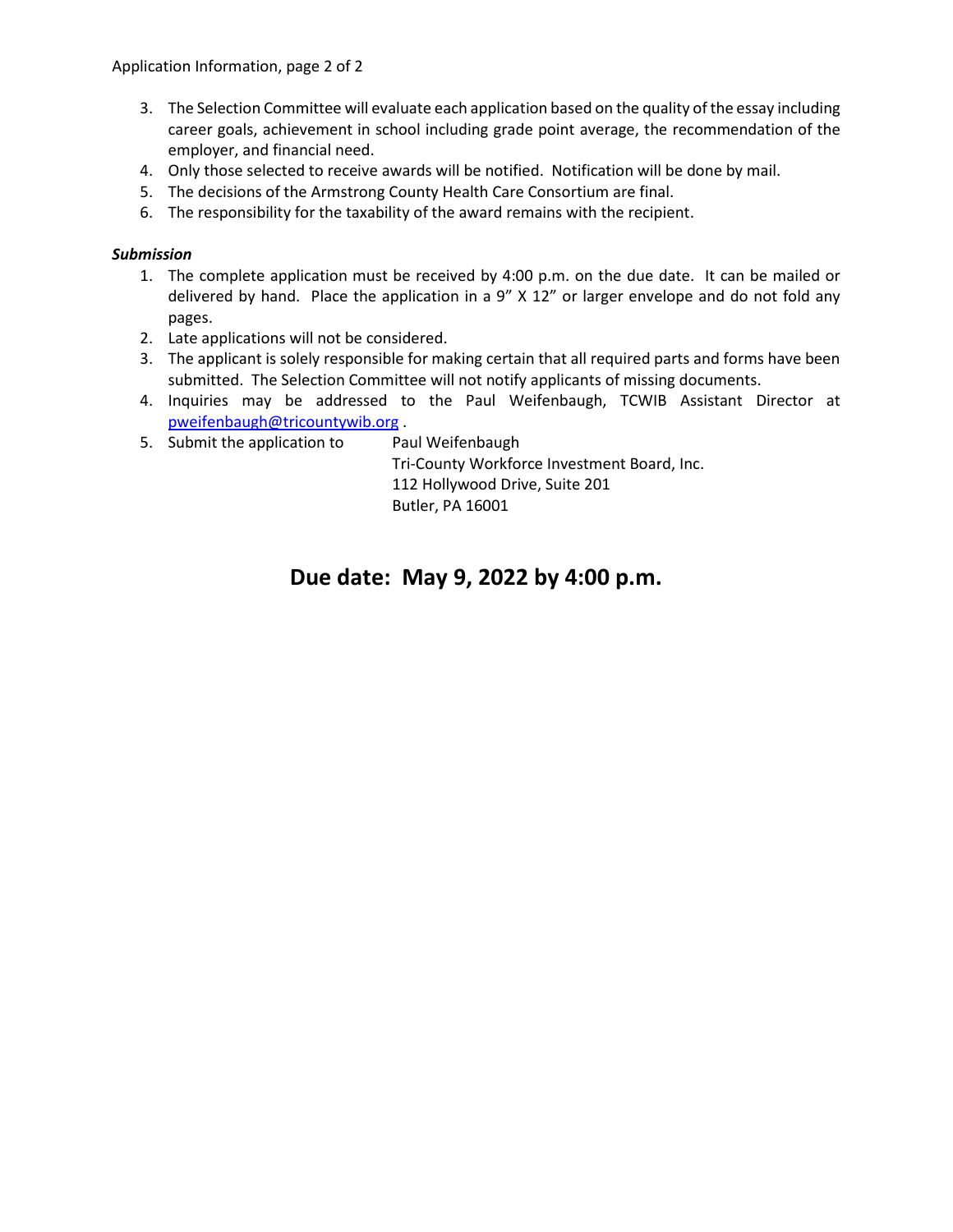



## **Scholarships Sponsored by the Armstrong Center For Community Learning and the Armstrong County Health Care Consortium**

# **To be completed by the applicant:**

|                                               | Daytime Phone <u>New York: New York: Email Paytime Phone</u>                                                                                               |
|-----------------------------------------------|------------------------------------------------------------------------------------------------------------------------------------------------------------|
|                                               |                                                                                                                                                            |
| Current G.P.A. (if applicable) ______________ |                                                                                                                                                            |
|                                               | Major Course of Study _____________________ Current Year of Study ______________                                                                           |
|                                               | Degree, credential, or certificate on graduation _______________________________                                                                           |
|                                               |                                                                                                                                                            |
|                                               | Are you currently receiving monies for education and/or related expenses as a result of other                                                              |
|                                               | scholarship programs or grants? Please specify sources.                                                                                                    |
|                                               | Have you received or will you receive tuition reimbursement from your employer?<br>If so, what does your employer require for you to receive this benefit? |
|                                               | When your course of study is completed, what are your career plans and goals?                                                                              |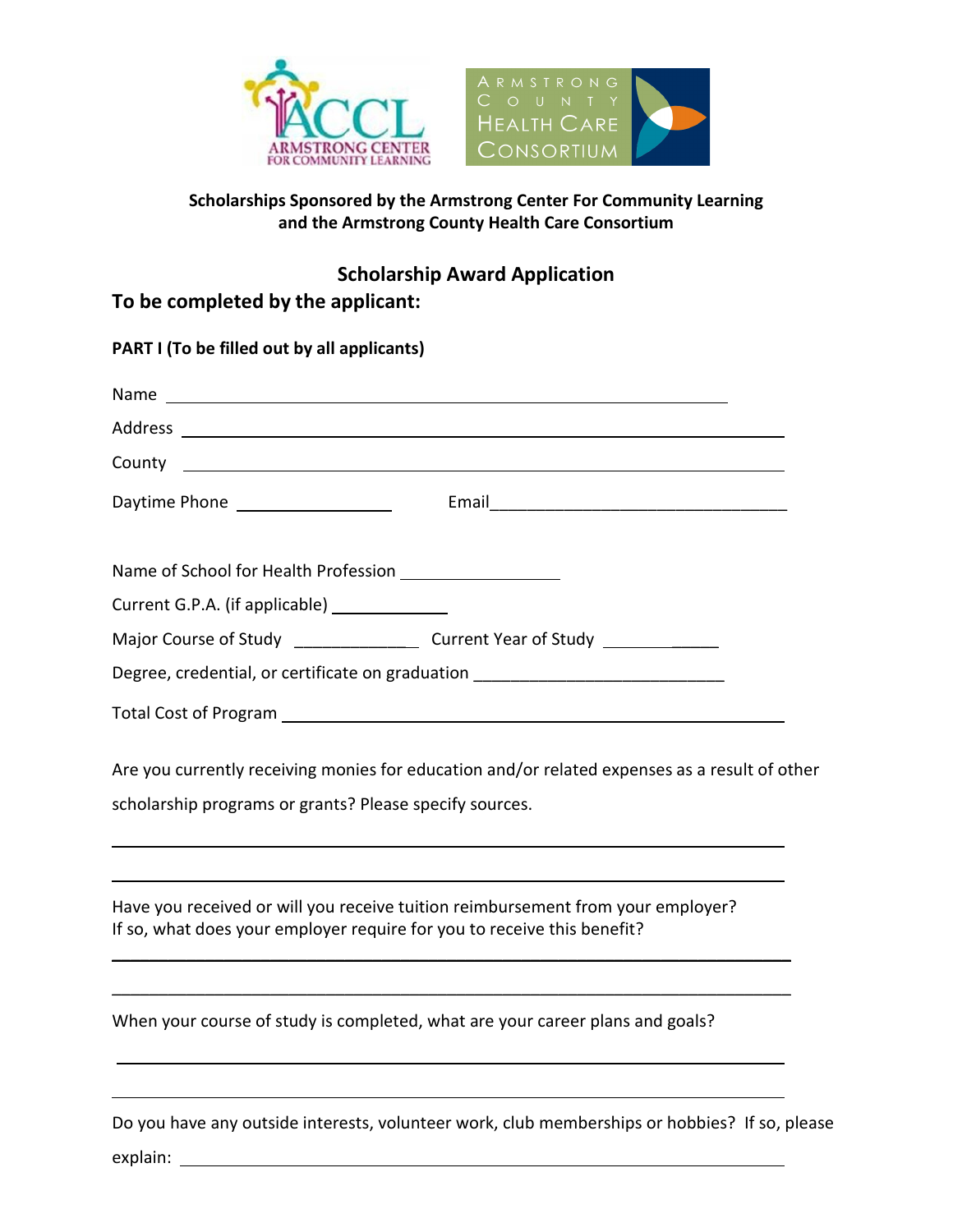## **PART II (To be filled out only if you are currently working in a health care setting)**

|                                                                  | Years with this employer______________ Your current position or job title _________________________ |
|------------------------------------------------------------------|-----------------------------------------------------------------------------------------------------|
|                                                                  |                                                                                                     |
|                                                                  |                                                                                                     |
| PART III (To be filled out only if you are a high school senior) |                                                                                                     |
| Name of High School<br><u>Land Communication</u>                 |                                                                                                     |
| Current G.P.A. ______________________                            |                                                                                                     |
|                                                                  |                                                                                                     |
| Please include a letter of reference from a teacher or employer. |                                                                                                     |
| Part IV (To be filled out by all applicants)                     |                                                                                                     |
| my knowledge.                                                    | I certify that the information contained herein is true and correct to the best of                  |
|                                                                  |                                                                                                     |
| Date                                                             |                                                                                                     |

# **Due date: May 9, 2022 by 4:00 p.m.**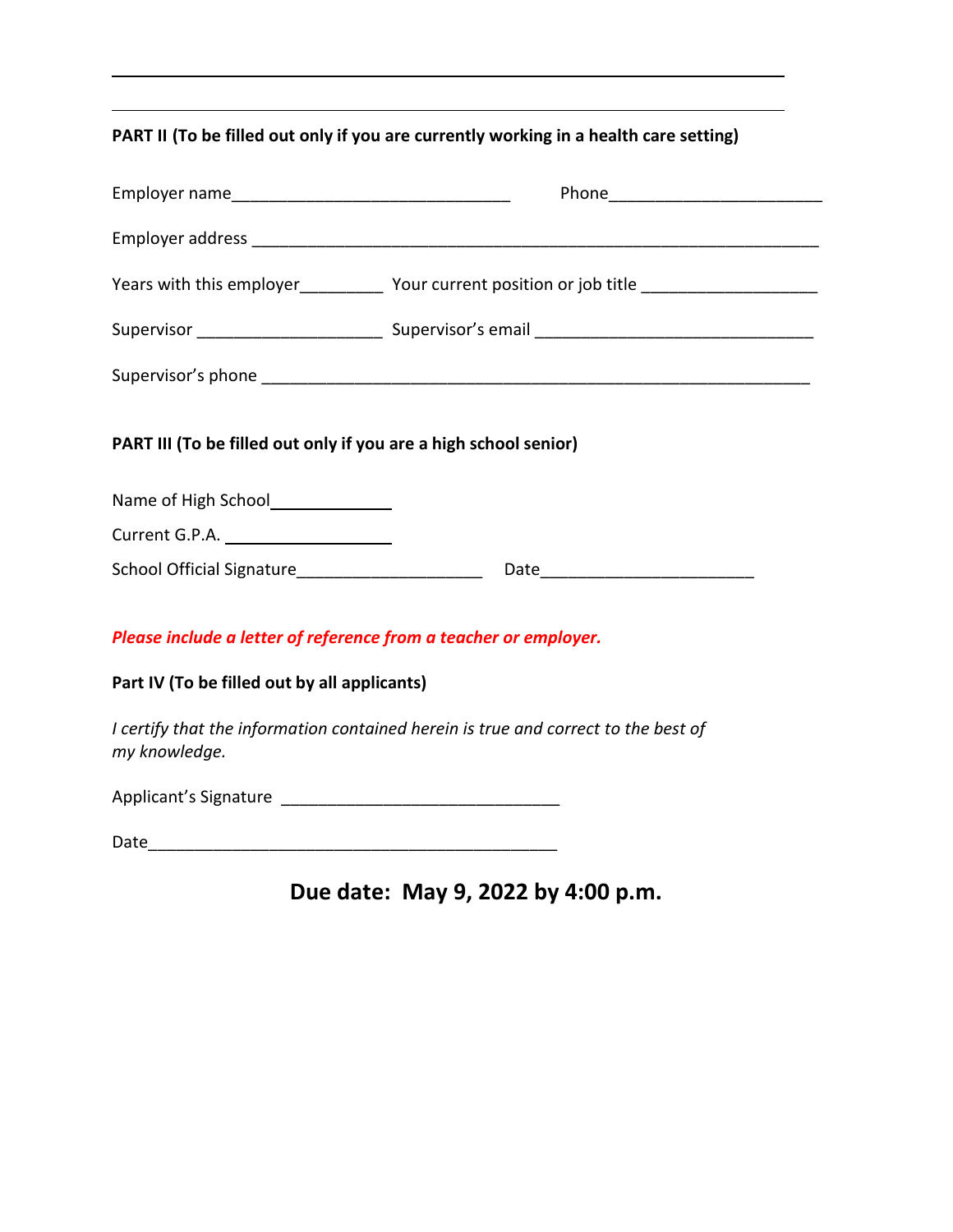## **Armstrong County Health Care Consortium Application To be completed by the Employer: (if applicable)**

**Applicant's name**\_\_\_\_\_\_\_\_\_\_\_\_\_\_\_\_\_\_\_\_\_\_\_\_\_\_

| <b>Employer</b> | <b>Employer FEIN</b> |
|-----------------|----------------------|
|                 |                      |

**Applicant's job title**\_\_\_\_\_\_\_\_\_\_\_\_\_\_\_\_\_ **Years in your employ**\_\_\_\_\_\_\_\_\_\_\_\_\_\_\_\_\_\_\_\_\_\_

**Do you plan to continue employing the applicant after graduation?**

**Do you provide tuition reimbursement or other financial benefit for the applicant to earn his/her degree, diploma, or certificate? If so, please describe:**

**Please choose one statement below based on your knowledge of the applicant, his/her motivation to learn, and work performance including customer service.**

- **Highly recommend this applicant**
- **Recommend this applicant**
- **Recommend this applicant with reservation**
- **Do not recommend this applicant**

**Briefly explain your selection:** <u>and the set of the set of the set of the set of the set of the set of the set of the set of the set of the set of the set of the set of the set of the set of the set of the set of the set</u>

| Name of person completing this form |  |
|-------------------------------------|--|
|-------------------------------------|--|

**Job title** \_\_\_\_\_\_\_\_\_\_\_\_\_\_\_\_\_\_\_\_\_\_**May we contact you if we need more information?**\_\_\_\_\_\_

\_\_\_\_\_\_\_\_\_\_\_\_\_\_\_\_\_\_\_\_\_\_\_\_\_\_\_\_\_\_\_\_\_\_\_\_\_\_\_\_\_\_\_\_\_\_\_\_\_\_\_\_\_\_\_\_\_\_\_\_\_\_\_\_\_\_\_\_\_\_\_\_\_\_\_\_\_

| Email | Daytime phone |
|-------|---------------|
|-------|---------------|

| <b>Signature</b> |  |  |  |
|------------------|--|--|--|
|                  |  |  |  |

**Date**\_\_\_\_\_\_\_\_\_\_\_\_\_\_\_\_\_\_\_\_\_\_\_\_\_\_\_\_\_\_\_\_\_